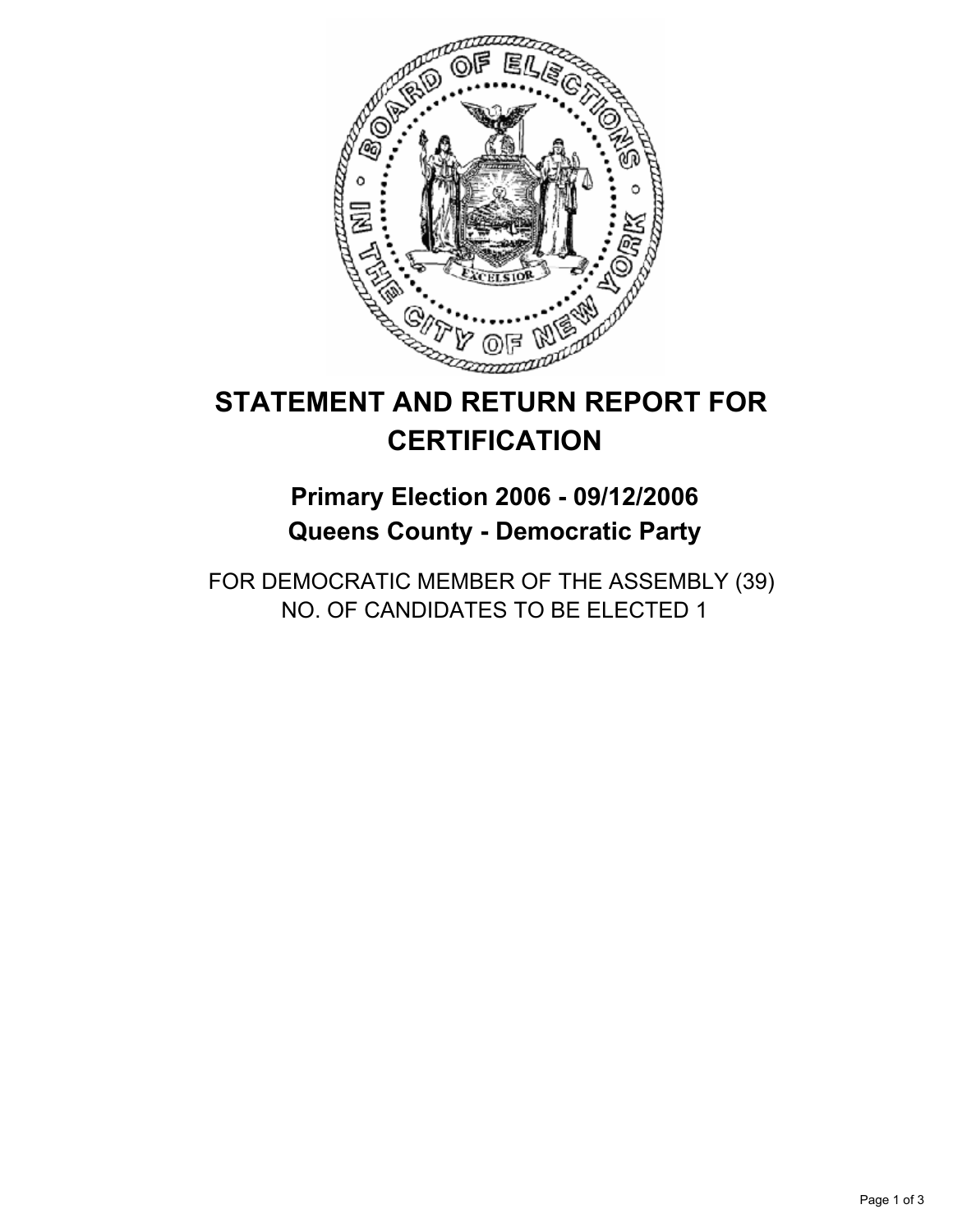

#### **ASSEMBLY DISTRICT 39**

| <b>EMERGENCY</b>         | 24    |
|--------------------------|-------|
| ABSENTEE/MILITARY        | 49    |
| AFFIDAVIT                | 44    |
| <b>CARMEN F ENRIQUEZ</b> | 695   |
| <b>JOSE R PERALTA</b>    | 2,890 |
| TERENCE PARK (WRITE-IN)  | 2     |
| <b>TOTAL VOTES</b>       | 3,587 |